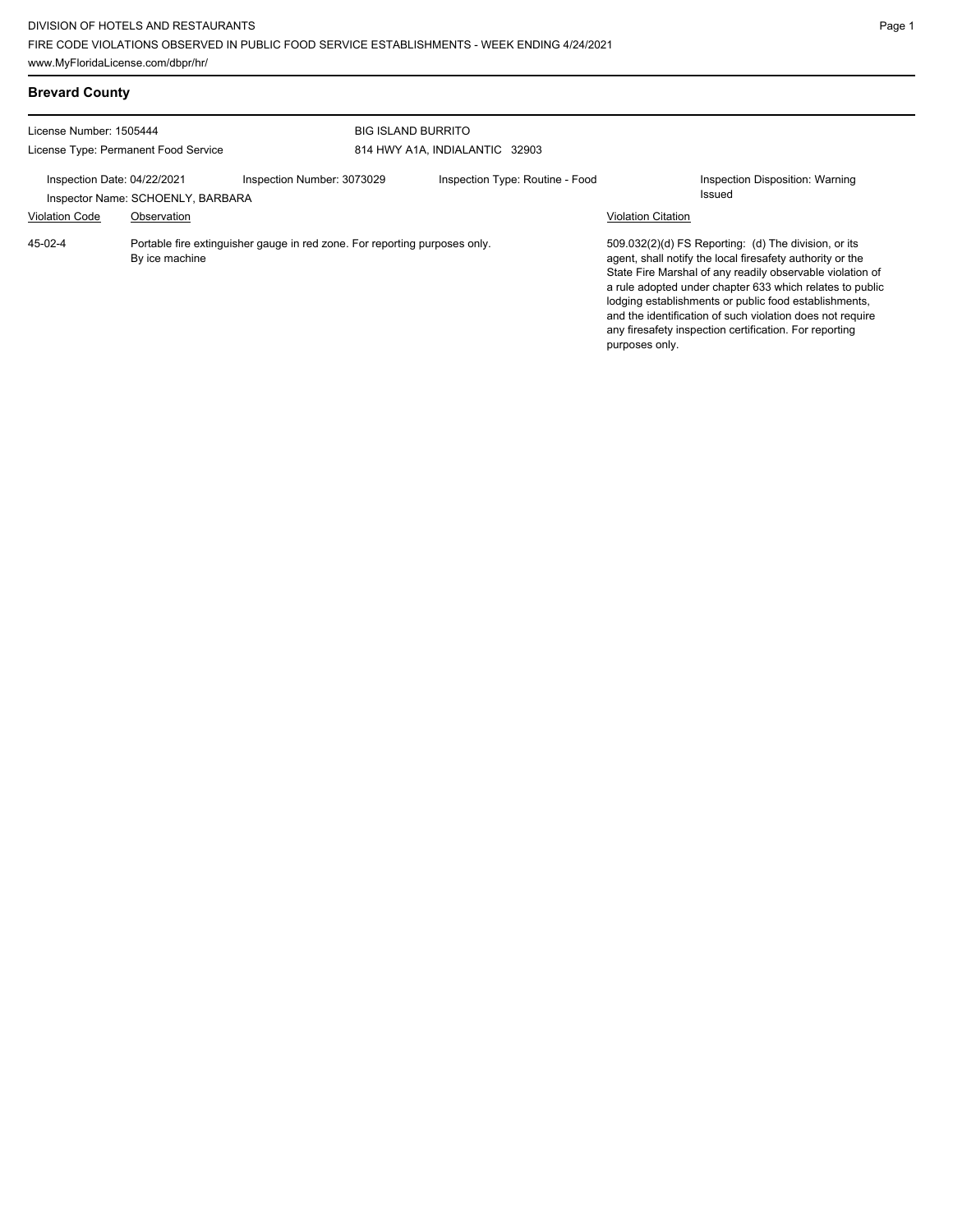| <b>Broward County</b>                                            |                                      |                                                                                                                                                                                                                                                                                           |                                            |                                                                                                                                                                                                                                                                                                                                                                                                                                              |  |  |
|------------------------------------------------------------------|--------------------------------------|-------------------------------------------------------------------------------------------------------------------------------------------------------------------------------------------------------------------------------------------------------------------------------------------|--------------------------------------------|----------------------------------------------------------------------------------------------------------------------------------------------------------------------------------------------------------------------------------------------------------------------------------------------------------------------------------------------------------------------------------------------------------------------------------------------|--|--|
| License Number: 1611934                                          |                                      |                                                                                                                                                                                                                                                                                           | <b>HISTORIC DOWNTOWNER SALOON</b>          |                                                                                                                                                                                                                                                                                                                                                                                                                                              |  |  |
|                                                                  | License Type: Permanent Food Service |                                                                                                                                                                                                                                                                                           | 10 S NEW RIVER DR E, FORT LAUDERDALE 33301 |                                                                                                                                                                                                                                                                                                                                                                                                                                              |  |  |
| Inspection Date: 04/23/2021<br>Inspector Name: BRANN, JUSTIN     |                                      | Inspection Number: 3053509                                                                                                                                                                                                                                                                | Inspection Type: Routine - Food            | Inspection Disposition: Call Back -<br>Complied                                                                                                                                                                                                                                                                                                                                                                                              |  |  |
| <b>Violation Code</b>                                            | Observation                          |                                                                                                                                                                                                                                                                                           |                                            | <b>Violation Citation</b>                                                                                                                                                                                                                                                                                                                                                                                                                    |  |  |
| 45-02-4                                                          | reporting purposes only.             | - From initial inspection : Portable fire extinguisher gauge in red zone. For<br>Prep area by pass through. - From follow-up inspection 2021-04-23: Portable<br>fire extinguisher gauge in red zone. For reporting purposes only.<br>Prep area by pass through. ** Time Extended**        |                                            | 509.032(2)(d) FS Reporting: (d) The division, or its<br>agent, shall notify the local firesafety authority or the<br>State Fire Marshal of any readily observable violation of<br>a rule adopted under chapter 633 which relates to public<br>lodging establishments or public food establishments,<br>and the identification of such violation does not require<br>any firesafety inspection certification. For reporting<br>purposes only. |  |  |
| License Number: 1622824                                          |                                      |                                                                                                                                                                                                                                                                                           | NEW YORK GRILLED CHEESE CO LLC             |                                                                                                                                                                                                                                                                                                                                                                                                                                              |  |  |
|                                                                  | License Type: Permanent Food Service |                                                                                                                                                                                                                                                                                           | 2207 WILTON DR, WILTON MANORS 33305        |                                                                                                                                                                                                                                                                                                                                                                                                                                              |  |  |
| Inspection Date: 04/19/2021<br>Inspector Name: GOODWIN, NICHOLAS |                                      | Inspection Number: 3082821                                                                                                                                                                                                                                                                | Inspection Type: Complaint Full            | Inspection Disposition: Warning<br>Issued                                                                                                                                                                                                                                                                                                                                                                                                    |  |  |
| <b>Violation Code</b><br>Observation                             |                                      |                                                                                                                                                                                                                                                                                           | <b>Violation Citation</b>                  |                                                                                                                                                                                                                                                                                                                                                                                                                                              |  |  |
| 45-04-4                                                          |                                      | Use of cooking equipment producing grease laden vapors/smoke with no hood<br>suppression system installed. Notified Fire AHJ. For reporting purposes only. 4<br>table top fryers being used without a hood suppression system. Large buildup of<br>grease present on surrounding surfaces |                                            | 509.032(2)(d) FS Reporting: (d) The division, or its<br>agent, shall notify the local firesafety authority or the<br>State Fire Marshal of any readily observable violation of<br>a rule adopted under chapter 633 which relates to public<br>lodging establishments or public food establishments,<br>and the identification of such violation does not require<br>any firesafety inspection certification. For reporting                   |  |  |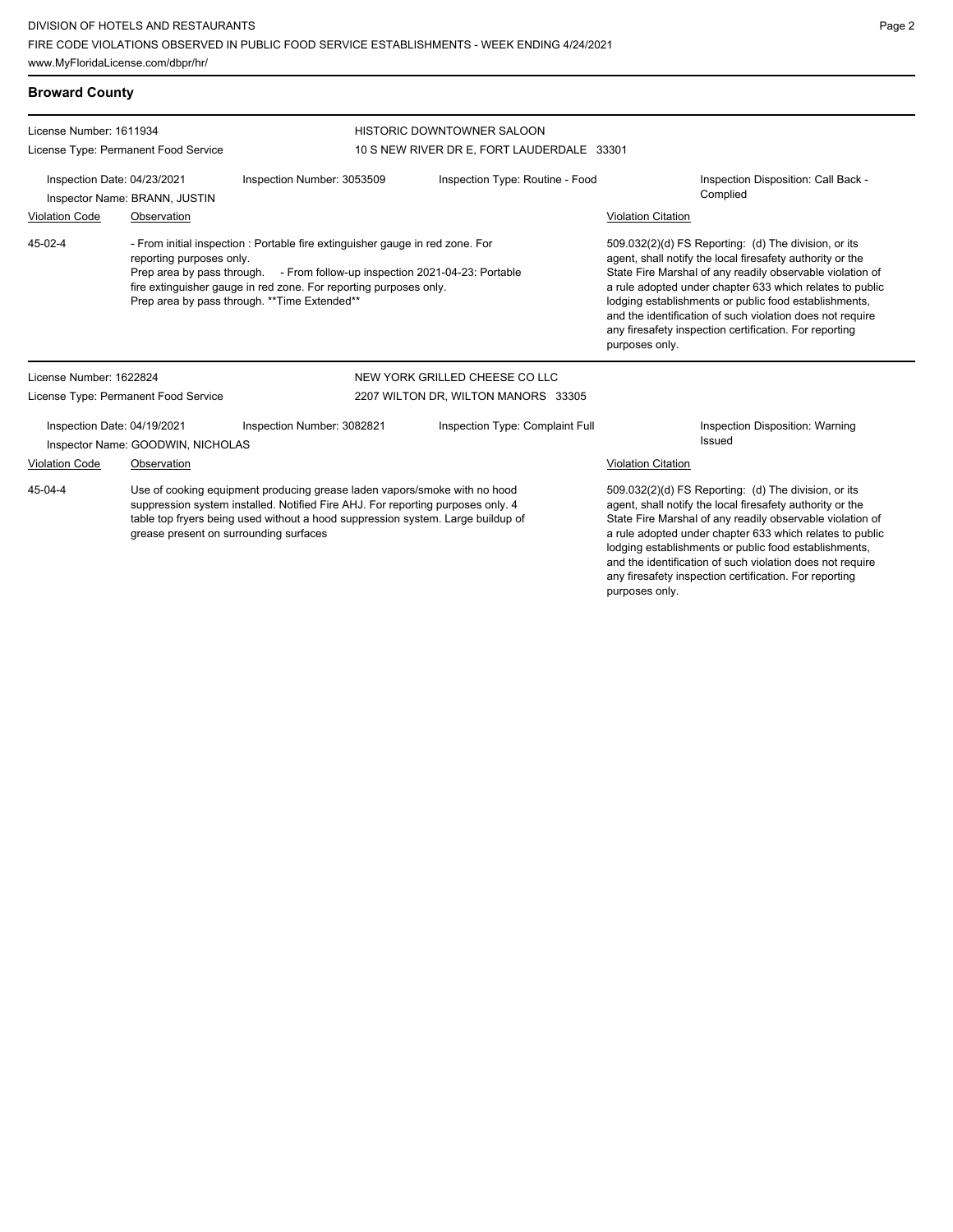**Dade County** License Number: 2336222 License Type: Permanent Food Service EGGS AND BAKERY 900 S MIAMI AVE STE 130, MIAMI 33130 Inspection Date: 04/05/2021 Inspection Number: 3025854 Inspection Type: Routine - Food Inspection Disposition: Warning Issued Inspector Name: CABANAS, NATALIE **Violation Code Observation Construction** Construction Construction Citation Citation Citation Citation Citation Use of cooking equipment producing grease laden vapors/smoke with no hood suppression system installed. Notified Fire AHJ. For reporting purposes only. Observed establishment has a flat grill, oven and four induction stoves no hood system. 509.032(2)(d) FS Reporting: (d) The division, or its agent, shall notify the local firesafety authority or the State Fire Marshal of any readily observable violation of a rule adopted under chapter 633 which relates to public lodging establishments or public food establishments, and the identification of such violation does not require any firesafety inspection certification. For reporting purposes only. 45-04-4 License Number: 2319683 License Type: Permanent Food Service TONY'S TOKYO CUISINE 1208 WASHINGTON AVE, MIAMI BEACH 331394614 Inspection Date: 04/22/2021 Inspection Number: 3077439 Inspection Type: Routine - Food Inspection Disposition: Inspection Inspector Name: WILLIAMS, ALFREDA **Inspector Name: WILLIAMS, ALFREDA** Violation Code Observation Violation Citation Portable fire extinguisher gauge in red zone. For reporting purposes only. The state of the state of the division, or its agent, shall notify the local firesafety authority or the State Fire Marshal of any readily observable violation of a rule adopted under chapter 633 which relates to public lodging establishments or public food establishments, and the identification of such violation does not require any firesafety inspection certification. For reporting purposes only. 45-02-4 License Number: 2358572 License Type: Mobile Food Dispensing Vehicle VY FOOD DESIGN 10470 SW 187 ST, CUTLER BAY 33157 Inspection Date: 04/22/2021 Inspection Number: 1235454 Inspection Type: Routine - Food Inspection Disposition: Inspection Inspector Name: AZPURUA, JULIO Violation Code Observation Violation Citation Portable fire extinguisher gauge in red zone. For reporting purposes only. The state of the state of the division, or its agent, shall notify the local firesafety authority or the State Fire Marshal of any readily observable violation of a rule adopted under chapter 633 which relates to public lodging establishments or public food establishments, and the identification of such violation does not require any firesafety inspection certification. For reporting purposes only. 45-02-4 License Number: 2326795 License Type: Permanent Food Service JAMAICA HOUSE REST 19555 NW 2 AVE, MIAMI 331693335 Inspection Date: 04/19/2021 Inspection Number: 3082804 Inspection Type: Complaint Full Inspection Disposition: Administrative Inspector Name: STUBBS, CHRISTINE **Inspector Name: STUBBS, CHRISTINE** Violation Code Observation Violation Citation Marked exit/path to marked exit blocked. For reporting purposes only. Observed multiple dirty pots are on kitchen floor blocking the marked exit. 61C-1.004(9) FAC Reporting: (9) Means of access, including entrances, halls, and stairways, must permit 46-01-4

unobstructed travel at all times and shall be clean, ventilated and well-lighted day and night. Hall and stair runners shall be kept in good condition. Railways, as defined in 61C-1.001(23), F.A.C., shall be installed on all stairways and around all porches and steps. For reporting purposes only.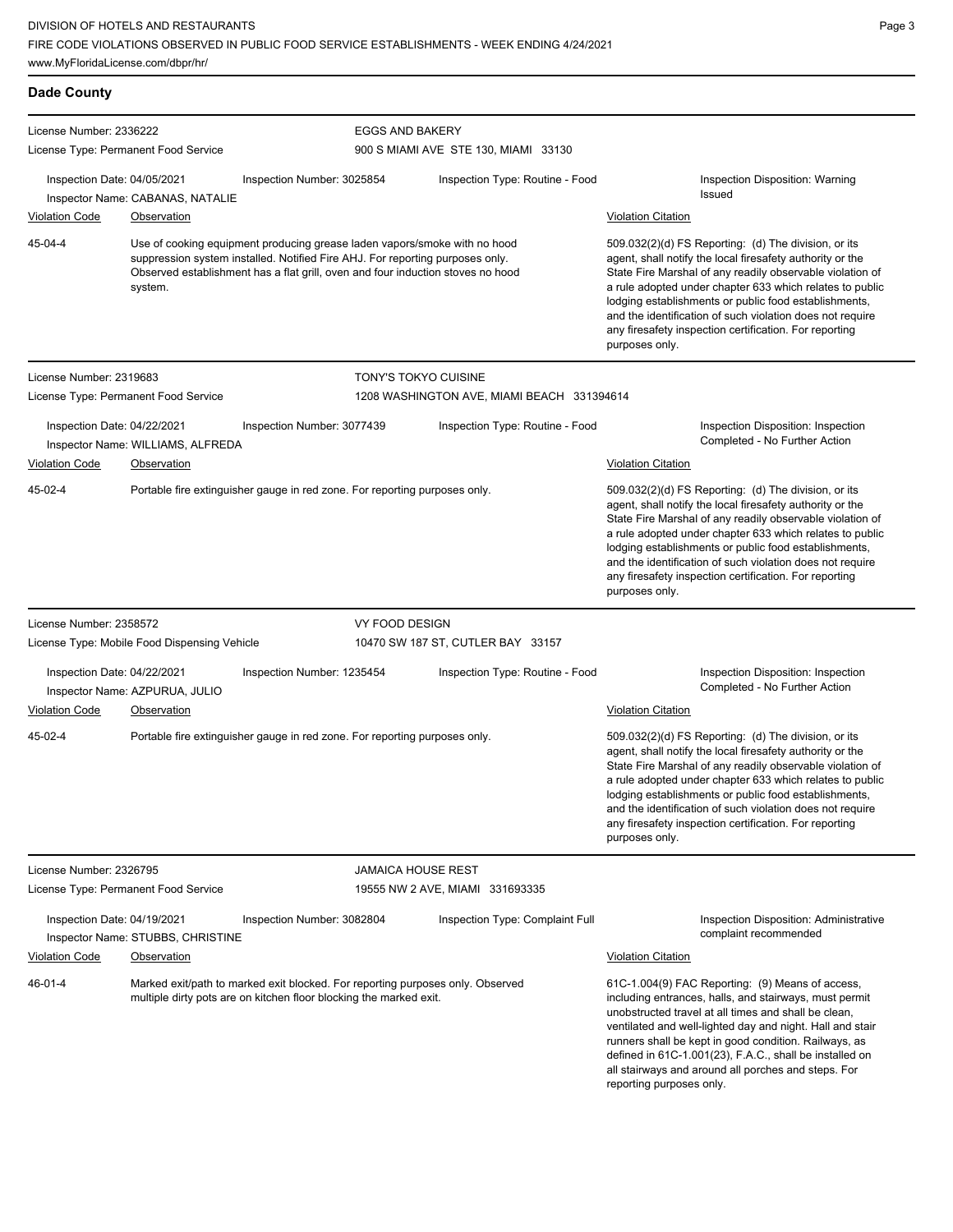**Dixie County** License Number: 2500132 License Type: Permanent Food Service HUNGRY HOWIE'S 25861 SE US HWY 19, OLD TOWN 32680 Inspection Date: 04/20/2021 Inspection Number: 3078104 Inspection Type: Routine - Food Inspection Disposition: Administrative Inspector Name: BAILEY, KIMBERLY **Inspector Name: BAILEY, KIMBERLY** Violation Code Observation Violation Citation Portable fire extinguisher gauge in red zone. For reporting purposes only. Extinguisher next to Handwash sink near front door in recharge zone. 509.032(2)(d) FS Reporting: (d) The division, or its agent, shall notify the local firesafety authority or the State Fire Marshal of any readily observable violation of a rule adopted under chapter 633 which relates to public lodging establishments or public food establishments, and the identification of such violation does not require any firesafety inspection certification. For reporting 45-02-4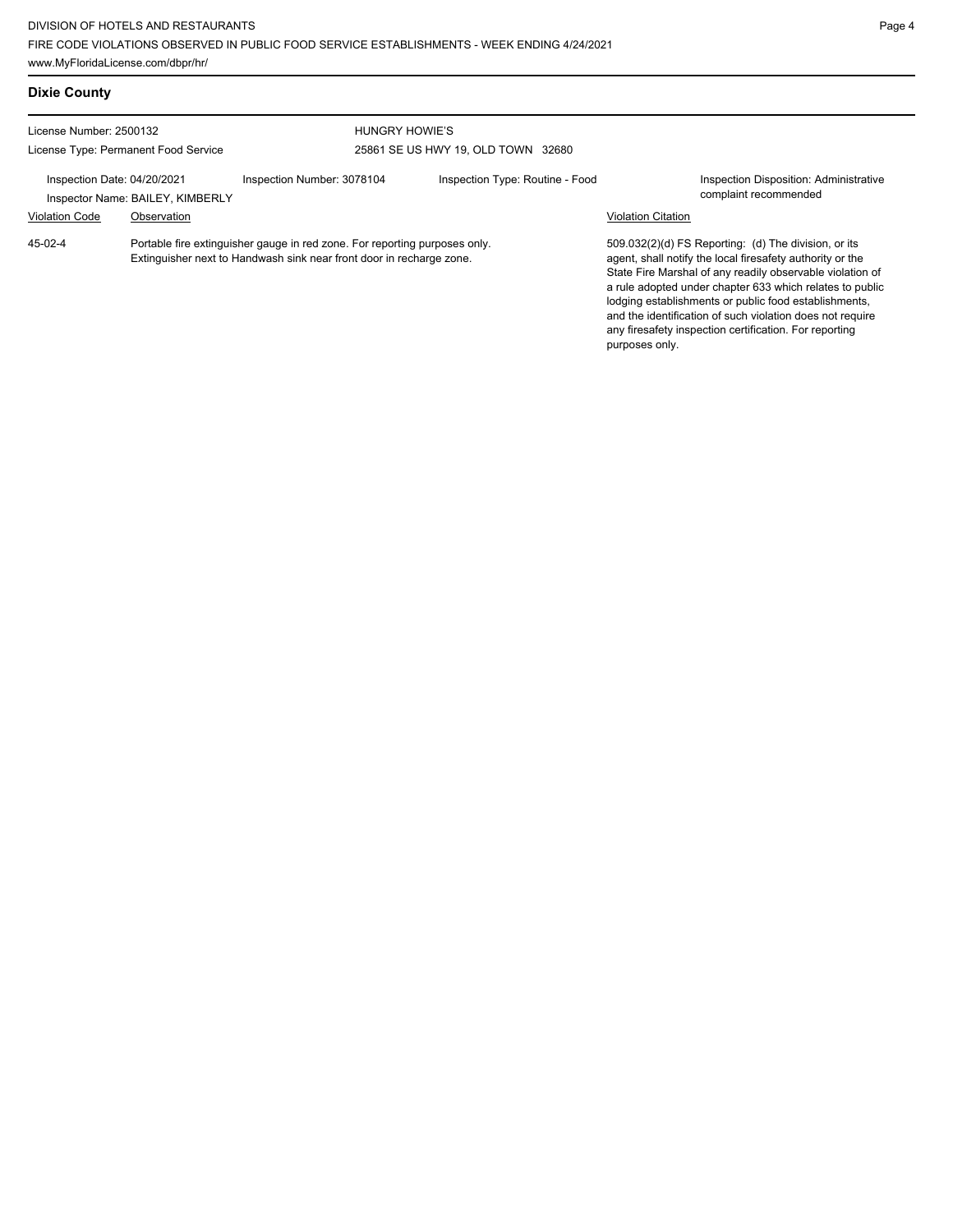| <b>Duval County</b>                                             |                                              |                                                                                                                                                                                          |                                          |                           |                                                                                                                                                                                                                                                                                                                                                                                                                              |
|-----------------------------------------------------------------|----------------------------------------------|------------------------------------------------------------------------------------------------------------------------------------------------------------------------------------------|------------------------------------------|---------------------------|------------------------------------------------------------------------------------------------------------------------------------------------------------------------------------------------------------------------------------------------------------------------------------------------------------------------------------------------------------------------------------------------------------------------------|
| License Number: 2615079<br>License Type: Permanent Food Service |                                              | RIVER CITY BONOS                                                                                                                                                                         | 731 DUVAL STATION RD. JACKSONVILLE 32218 |                           |                                                                                                                                                                                                                                                                                                                                                                                                                              |
| Inspection Date: 04/20/2021<br><b>Violation Code</b>            | Inspector Name: PERRY, DENNIS<br>Observation | Inspection Number: 3082858                                                                                                                                                               | Inspection Type: Complaint Full          | <b>Violation Citation</b> | Inspection Disposition: Warning<br>Issued                                                                                                                                                                                                                                                                                                                                                                                    |
| 48-04-4                                                         |                                              | Propane tank (larger than 2.7 lb. water capacity/1 lb. gas capacity) located inside<br>of the building. For reporting purposes only.<br>Large propane tank by pit in front counter area. |                                          | purposes only.            | $509.032(2)(d)$ FS Reporting: (d) The division, or its<br>agent, shall notify the local firesafety authority or the<br>State Fire Marshal of any readily observable violation of<br>a rule adopted under chapter 633 which relates to public<br>lodging establishments or public food establishments,<br>and the identification of such violation does not require<br>any firesafety inspection certification. For reporting |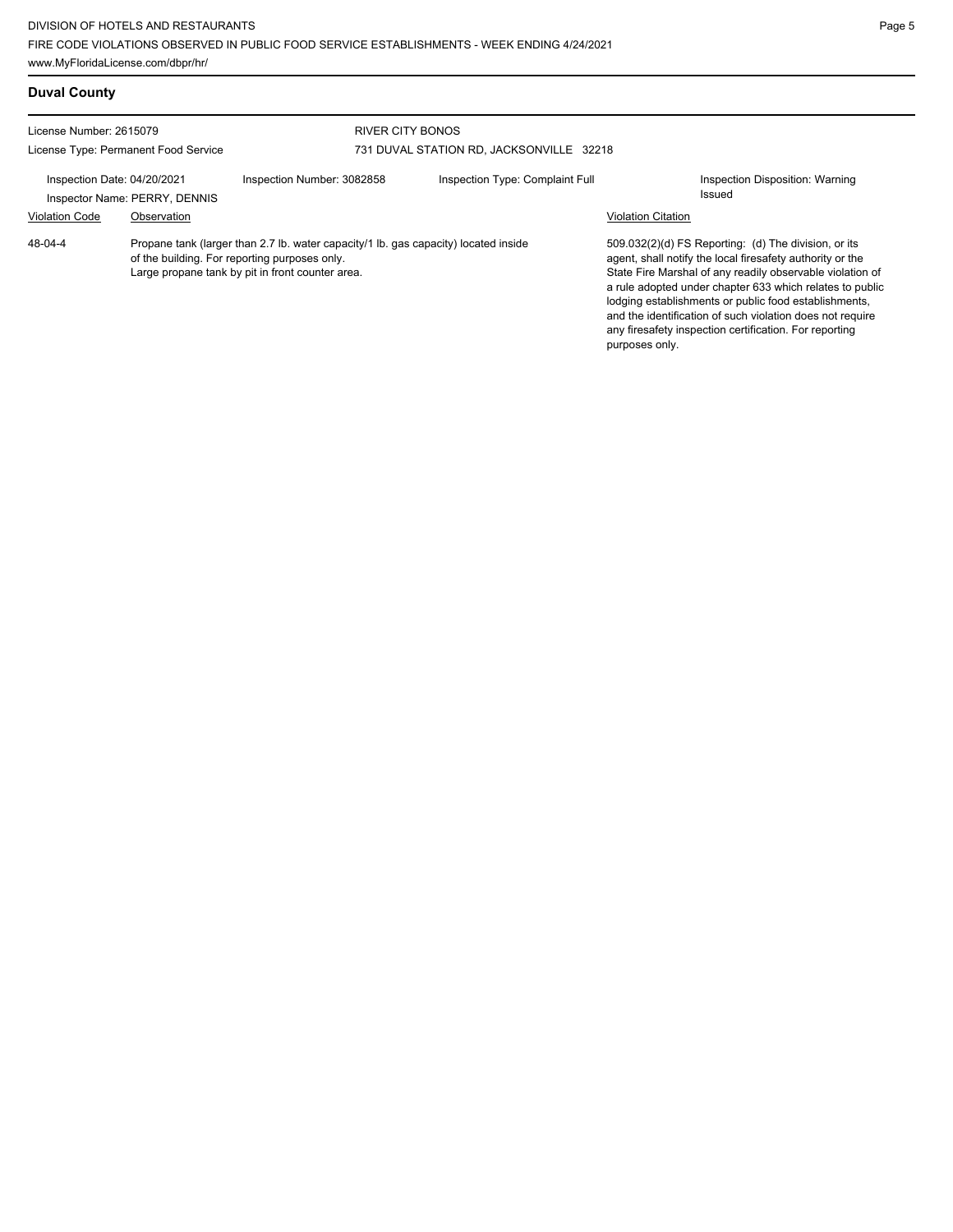Violation Code Observation Violation Citation

| <b>Flagler County</b>                |                            |                                             |                                    |  |  |  |
|--------------------------------------|----------------------------|---------------------------------------------|------------------------------------|--|--|--|
| License Number: 2800638              |                            | LA PIAZZA CAFE                              |                                    |  |  |  |
| License Type: Permanent Food Service |                            | 101 PALM HARBOR PKWY #110, PALM COAST 32137 |                                    |  |  |  |
| Inspection Date: 04/21/2021          | Inspection Number: 3077335 | Inspection Type: Routine - Food             | Inspection Disposition: Inspection |  |  |  |

Inspector Name: BADDING, MELANIE Completed - No Further Action

Marked exit/path to marked exit blocked. For reporting purposes only. Boxes and other items stored in front of exit to the rear of the building by the reach in coolers. 46-01-4

61C-1.004(9) FAC Reporting: (9) Means of access, including entrances, halls, and stairways, must permit unobstructed travel at all times and shall be clean, ventilated and well-lighted day and night. Hall and stair runners shall be kept in good condition. Railways, as defined in 61C-1.001(23), F.A.C., shall be installed on all stairways and around all porches and steps. For reporting purposes only.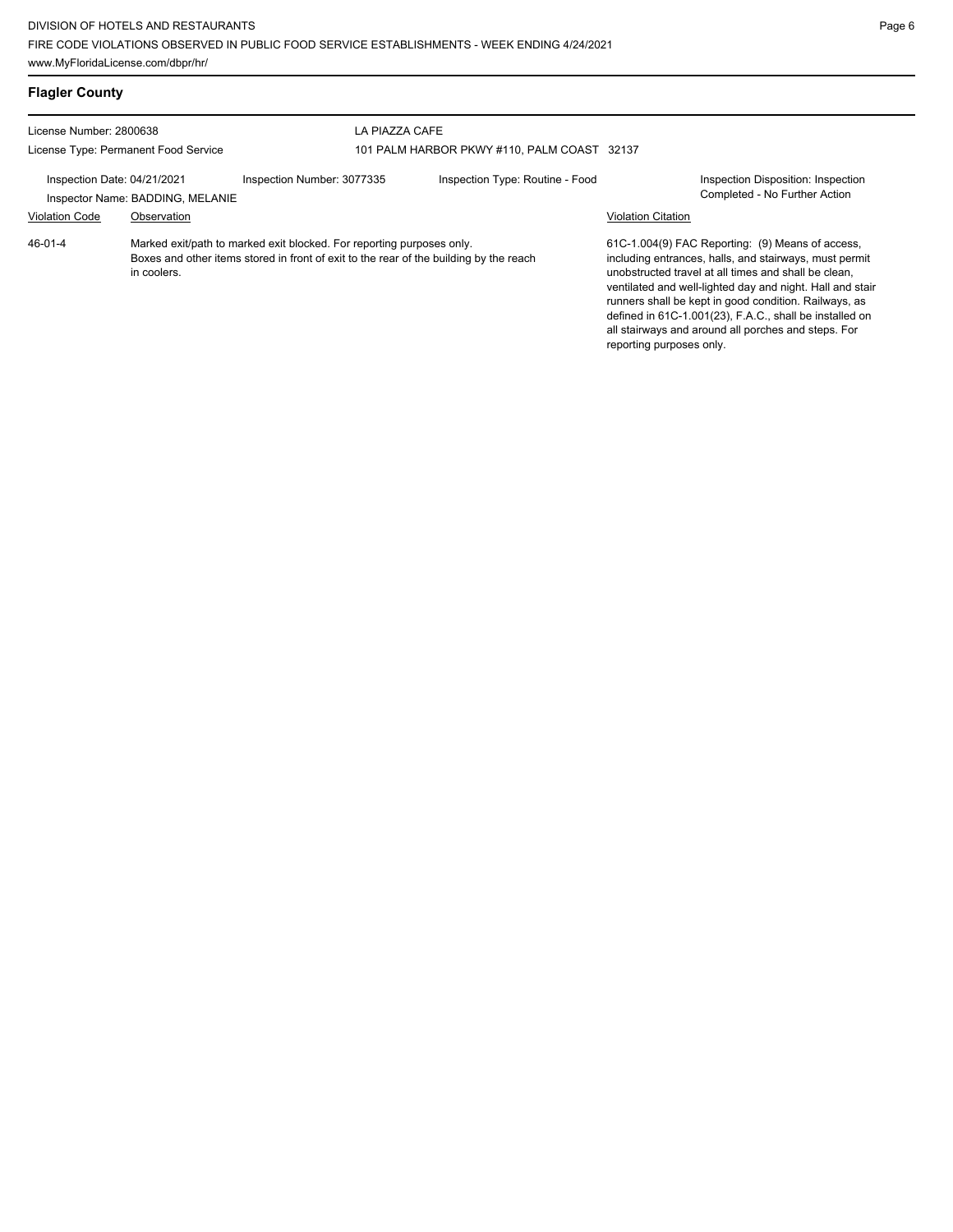**Hillsborough County**

| License Number: 3912427                                                                                                                                                                              |                                                                                                                                            |                                                                                   | <b>BUBBAQUE'S 7005</b>                          |                                                                                                                                                                                                                                                                                                                                                                                                                                              |  |  |
|------------------------------------------------------------------------------------------------------------------------------------------------------------------------------------------------------|--------------------------------------------------------------------------------------------------------------------------------------------|-----------------------------------------------------------------------------------|-------------------------------------------------|----------------------------------------------------------------------------------------------------------------------------------------------------------------------------------------------------------------------------------------------------------------------------------------------------------------------------------------------------------------------------------------------------------------------------------------------|--|--|
| License Type: Permanent Food Service                                                                                                                                                                 |                                                                                                                                            |                                                                                   | 3858 SUN CITY CTR BLVD, RUSKIN 33573            |                                                                                                                                                                                                                                                                                                                                                                                                                                              |  |  |
| Inspection Date: 04/21/2021                                                                                                                                                                          | Inspector Name: SANDERS, CLEVELAND                                                                                                         | Inspection Number: 3073762                                                        | Inspection Type: Routine - Food                 | Inspection Disposition: Call Back -<br>Complied                                                                                                                                                                                                                                                                                                                                                                                              |  |  |
| <b>Violation Code</b>                                                                                                                                                                                | Observation                                                                                                                                |                                                                                   |                                                 | <b>Violation Citation</b>                                                                                                                                                                                                                                                                                                                                                                                                                    |  |  |
| 45-05-4<br>- From initial inspection : Portable fire extinguisher missing from its designated<br>location. For reporting purposes only. - From follow-up inspection 2021-04-21:<br>**Time Extended** |                                                                                                                                            |                                                                                   |                                                 | 509.032(2)(d) FS Reporting: (d) The division, or its<br>agent, shall notify the local firesafety authority or the<br>State Fire Marshal of any readily observable violation of<br>a rule adopted under chapter 633 which relates to public<br>lodging establishments or public food establishments,<br>and the identification of such violation does not require<br>any firesafety inspection certification. For reporting<br>purposes only. |  |  |
| 45-05-4                                                                                                                                                                                              | purposes only.                                                                                                                             | Portable fire extinguisher missing from its designated location. For reporting    |                                                 | 509.032(2)(d) FS Reporting: (d) The division, or its<br>agent, shall notify the local firesafety authority or the<br>State Fire Marshal of any readily observable violation of<br>a rule adopted under chapter 633 which relates to public<br>lodging establishments or public food establishments,<br>and the identification of such violation does not require<br>any firesafety inspection certification. For reporting<br>purposes only. |  |  |
| License Number: 3912267                                                                                                                                                                              |                                                                                                                                            |                                                                                   | CCRC OPCO SUN CITY CENTER LLC                   |                                                                                                                                                                                                                                                                                                                                                                                                                                              |  |  |
| License Type: Permanent Food Service                                                                                                                                                                 |                                                                                                                                            |                                                                                   | 1010 AMERICAN EAGLE BLVD, SUN CITY CENTER 33573 |                                                                                                                                                                                                                                                                                                                                                                                                                                              |  |  |
| Inspection Date: 04/20/2021                                                                                                                                                                          | Inspector Name: SANDERS, CLEVELAND                                                                                                         | Inspection Number: 3036430                                                        | Inspection Type: Routine - Food                 | Inspection Disposition: Inspection<br>Completed - No Further Action                                                                                                                                                                                                                                                                                                                                                                          |  |  |
| <b>Violation Code</b>                                                                                                                                                                                | Observation                                                                                                                                |                                                                                   |                                                 | <b>Violation Citation</b>                                                                                                                                                                                                                                                                                                                                                                                                                    |  |  |
| 45-05-4                                                                                                                                                                                              | Observed portable fire extinguisher stored underneath preparation table away from<br>its designated location. For reporting purposes only. |                                                                                   |                                                 | 509.032(2)(d) FS Reporting: (d) The division, or its<br>agent, shall notify the local firesafety authority or the<br>State Fire Marshal of any readily observable violation of<br>a rule adopted under chapter 633 which relates to public<br>lodging establishments or public food establishments,<br>and the identification of such violation does not require<br>any firesafety inspection certification. For reporting<br>purposes only. |  |  |
| License Number: 3917203                                                                                                                                                                              |                                                                                                                                            |                                                                                   | BAY GARDENS RETIREMENT VILLAGE                  |                                                                                                                                                                                                                                                                                                                                                                                                                                              |  |  |
| License Type: Permanent Food Service                                                                                                                                                                 |                                                                                                                                            |                                                                                   | 1415 E 124TH AVE, TAMPA 33612                   |                                                                                                                                                                                                                                                                                                                                                                                                                                              |  |  |
| Inspection Date: 04/21/2021<br>Inspector Name: JAIME, ANTONY                                                                                                                                         |                                                                                                                                            | Inspection Number: 3063966                                                        | Inspection Type: Routine - Food                 | Inspection Disposition: Warning<br>Issued                                                                                                                                                                                                                                                                                                                                                                                                    |  |  |
| <b>Violation Code</b>                                                                                                                                                                                | Observation                                                                                                                                |                                                                                   |                                                 | <b>Violation Citation</b>                                                                                                                                                                                                                                                                                                                                                                                                                    |  |  |
| 45-02-4                                                                                                                                                                                              | Extinguisher by back door.                                                                                                                 | Portable fire extinguisher gauge in red zone. For reporting purposes only. Silver |                                                 | 509.032(2)(d) FS Reporting: (d) The division, or its<br>agent, shall notify the local firesafety authority or the<br>State Fire Marshal of any readily observable violation of<br>a rule adopted under chapter 633 which relates to public<br>lodging establishments or public food establishments,<br>and the identification of such violation does not require<br>any firesafety inspection certification. For reporting                   |  |  |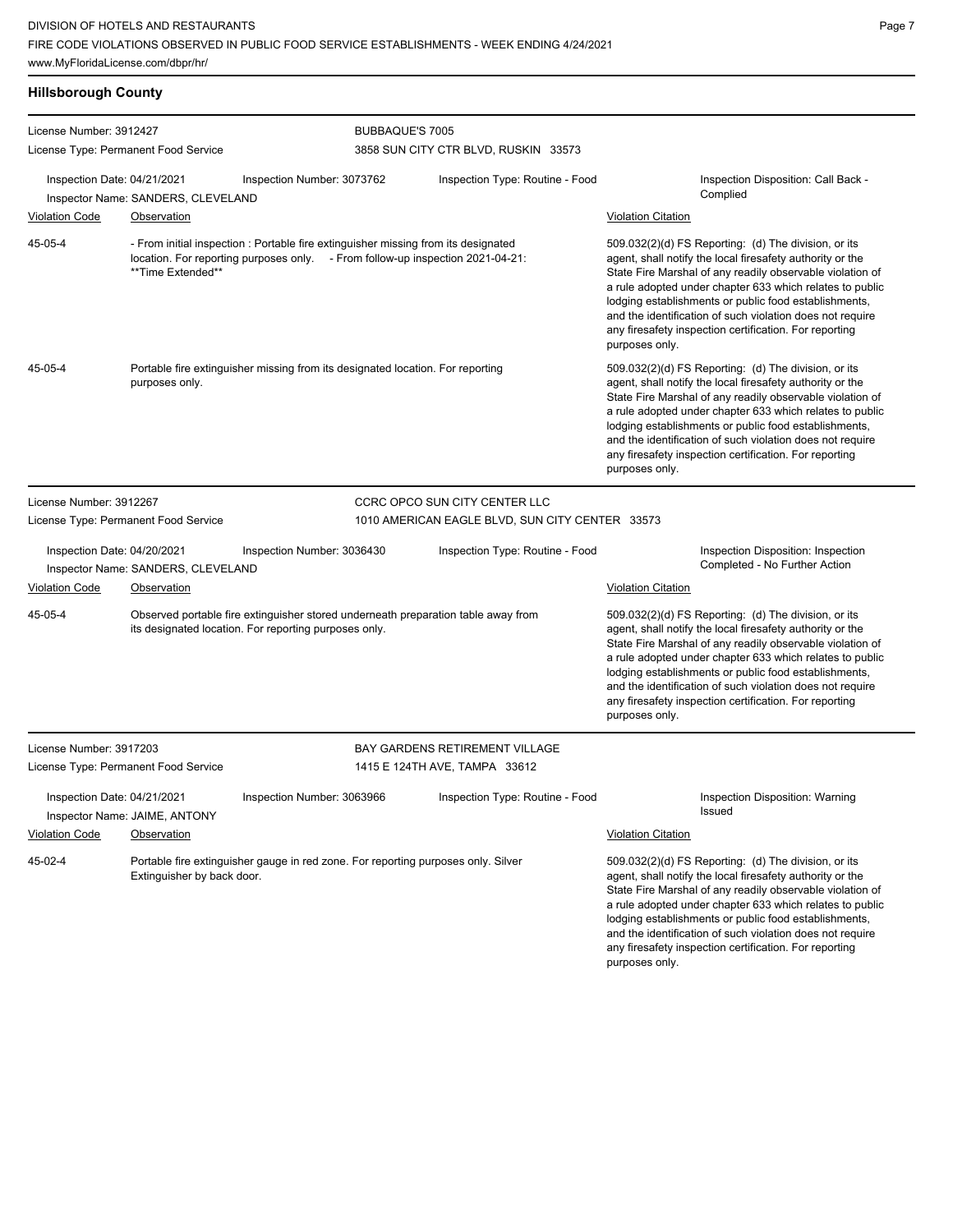| <b>Hillsborough County</b> |  |
|----------------------------|--|
|----------------------------|--|

| License Number: 3917791                                                                                                   |                                      | LOLIS 2 LLC                                                                                                                                                                                                                                                                                                                               |                                                                                                                                                                                                                                                                                                                                                                                                                                              |                                                                                                                                                                                                                                                                                                                                                                                                                            |                                                  |
|---------------------------------------------------------------------------------------------------------------------------|--------------------------------------|-------------------------------------------------------------------------------------------------------------------------------------------------------------------------------------------------------------------------------------------------------------------------------------------------------------------------------------------|----------------------------------------------------------------------------------------------------------------------------------------------------------------------------------------------------------------------------------------------------------------------------------------------------------------------------------------------------------------------------------------------------------------------------------------------|----------------------------------------------------------------------------------------------------------------------------------------------------------------------------------------------------------------------------------------------------------------------------------------------------------------------------------------------------------------------------------------------------------------------------|--------------------------------------------------|
|                                                                                                                           | License Type: Permanent Food Service |                                                                                                                                                                                                                                                                                                                                           | 10011 W HILLSBOROUGH AVE, TAMPA 33615                                                                                                                                                                                                                                                                                                                                                                                                        |                                                                                                                                                                                                                                                                                                                                                                                                                            |                                                  |
| Inspection Date: 04/20/2021<br>Inspector Name: ZHANG, JACKY                                                               |                                      | Inspection Number: 3047719<br>Inspection Type: Routine - Food                                                                                                                                                                                                                                                                             |                                                                                                                                                                                                                                                                                                                                                                                                                                              | Inspection Disposition: Call Back -<br>Admin. complaint recommended                                                                                                                                                                                                                                                                                                                                                        |                                                  |
| <b>Violation Code</b>                                                                                                     | Observation                          |                                                                                                                                                                                                                                                                                                                                           |                                                                                                                                                                                                                                                                                                                                                                                                                                              |                                                                                                                                                                                                                                                                                                                                                                                                                            | <b>Violation Citation</b>                        |
| 45-04-4                                                                                                                   | **Time Extended**                    | - From initial inspection : Use of cooking equipment producing grease laden<br>vapors/smoke with no hood suppression system installed. Notified Fire AHJ. For<br>reporting purposes only. Establishment uses 2 flat top grills, next to office. One flat<br>top grill used in front service area. - From follow-up inspection 2021-04-20: | 509.032(2)(d) FS Reporting: (d) The division, or its<br>agent, shall notify the local firesafety authority or the<br>State Fire Marshal of any readily observable violation of<br>a rule adopted under chapter 633 which relates to public<br>lodging establishments or public food establishments,<br>and the identification of such violation does not require<br>any firesafety inspection certification. For reporting<br>purposes only. |                                                                                                                                                                                                                                                                                                                                                                                                                            |                                                  |
| License Number: 3918606                                                                                                   |                                      |                                                                                                                                                                                                                                                                                                                                           | <b>MAIKEL'S KITCHEN EXPRESS</b>                                                                                                                                                                                                                                                                                                                                                                                                              |                                                                                                                                                                                                                                                                                                                                                                                                                            |                                                  |
|                                                                                                                           | License Type: Permanent Food Service |                                                                                                                                                                                                                                                                                                                                           | 5635 MEMORIAL HWY, TAMPA 33615                                                                                                                                                                                                                                                                                                                                                                                                               |                                                                                                                                                                                                                                                                                                                                                                                                                            |                                                  |
| Inspection Date: 02/04/2021                                                                                               | Inspector Name: EHLERS, MICHAEL      | Inspection Number: 3082851                                                                                                                                                                                                                                                                                                                | Inspection Type: Routine - Food                                                                                                                                                                                                                                                                                                                                                                                                              |                                                                                                                                                                                                                                                                                                                                                                                                                            | Inspection Disposition: Warning<br><b>Issued</b> |
| <b>Violation Code</b>                                                                                                     | Observation                          |                                                                                                                                                                                                                                                                                                                                           |                                                                                                                                                                                                                                                                                                                                                                                                                                              |                                                                                                                                                                                                                                                                                                                                                                                                                            | <b>Violation Citation</b>                        |
| 45-02-4<br>Observed: Portable fire extinguisher gauge in red zone. For reporting purposes<br>only.<br>Priority: Reporting |                                      |                                                                                                                                                                                                                                                                                                                                           |                                                                                                                                                                                                                                                                                                                                                                                                                                              | 509.032(2)(d) FS Reporting: (d) The division, or its<br>agent, shall notify the local firesafety authority or the<br>State Fire Marshal of any readily observable violation of<br>a rule adopted under chapter 633 which relates to public<br>lodging establishments or public food establishments,<br>and the identification of such violation does not require<br>any firesafety inspection certification. For reporting |                                                  |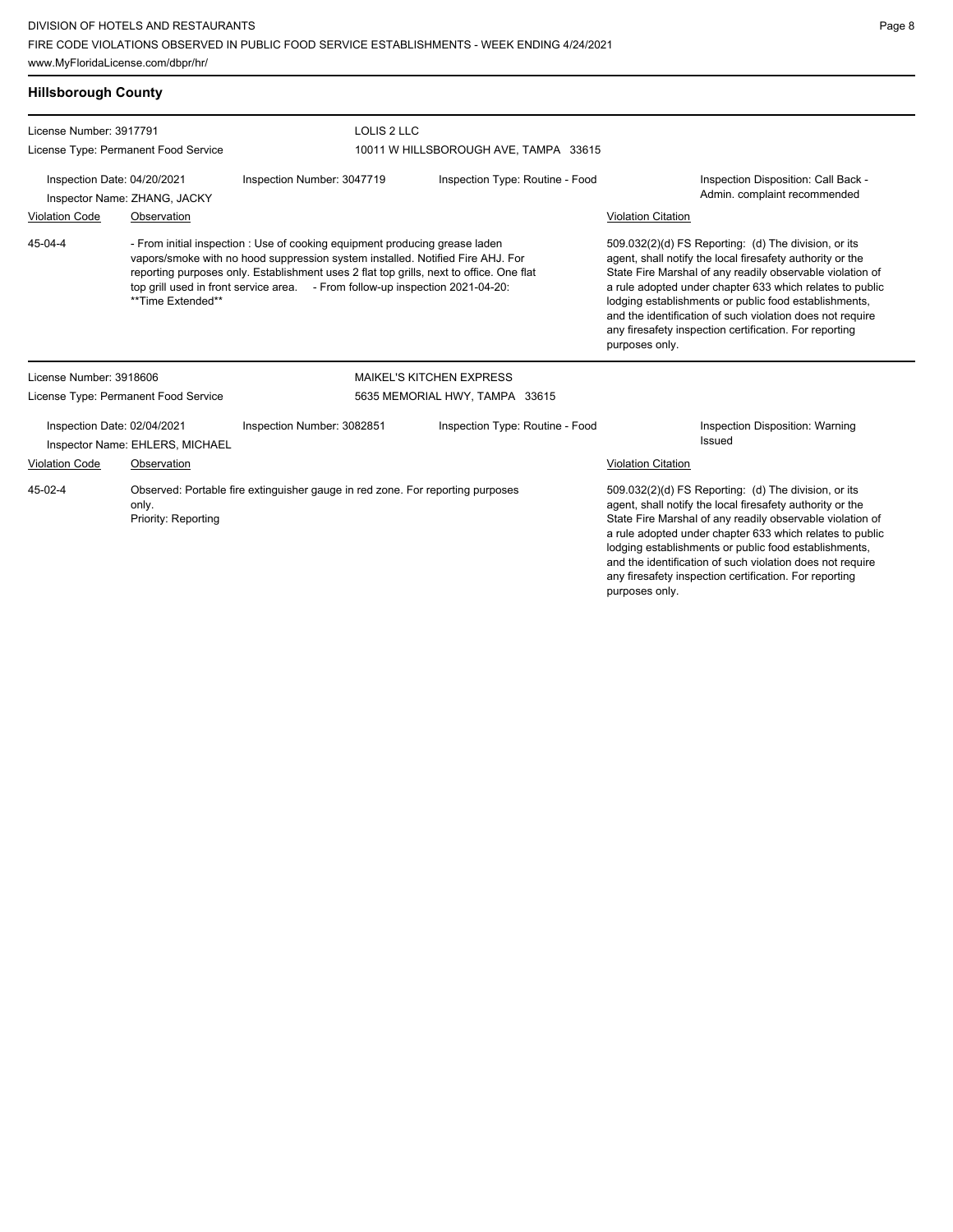| <b>Lee County</b>                                               |                                                  |                                                                       |                                                              |                                                                                                                                                                                                                                                                                                                                                                                                            |                                                                     |
|-----------------------------------------------------------------|--------------------------------------------------|-----------------------------------------------------------------------|--------------------------------------------------------------|------------------------------------------------------------------------------------------------------------------------------------------------------------------------------------------------------------------------------------------------------------------------------------------------------------------------------------------------------------------------------------------------------------|---------------------------------------------------------------------|
| License Number: 4604489<br>License Type: Permanent Food Service |                                                  |                                                                       | <b>TACO BELL #24558</b><br>2714 LEE BLVD. LEHIGH ACRES 33971 |                                                                                                                                                                                                                                                                                                                                                                                                            |                                                                     |
| Inspection Date: 04/20/2021<br><b>Violation Code</b>            | Inspector Name: JOHNSON, JONATHAN<br>Observation | Inspection Number: 3082951                                            | Inspection Type: Routine - Food                              | <b>Violation Citation</b>                                                                                                                                                                                                                                                                                                                                                                                  | Inspection Disposition: Inspection<br>Completed - No Further Action |
| 46-01-4                                                         |                                                  | Marked exit/path to marked exit blocked. For reporting purposes only. |                                                              | 61C-1.004(9) FAC Reporting: (9) Means of access,<br>including entrances, halls, and stairways, must permit<br>unobstructed travel at all times and shall be clean,<br>ventilated and well-lighted day and night. Hall and stair<br>runners shall be kept in good condition. Railways, as<br>defined in 61C-1.001(23), F.A.C., shall be installed on<br>all stairways and around all porches and steps. For |                                                                     |

reporting purposes only.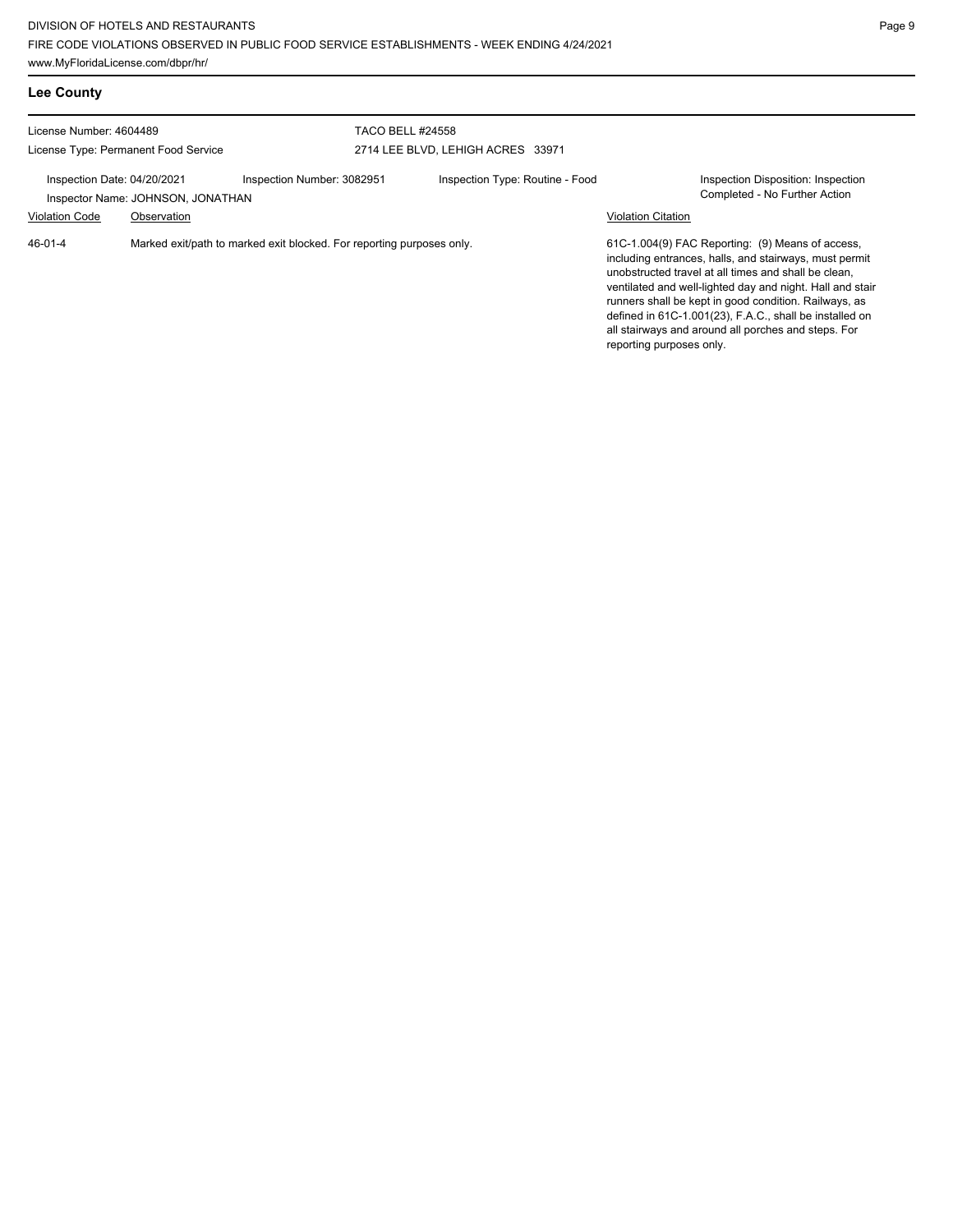Flammables stored near a source of ignition. Observed large boom sound and pressure to pants legs from gas powered fryer, at center of fry station. Employee stated it happens often when it tries to self start. For reporting purposes only.

49-05-4

License Number: 5100092 License Type: Permanent Food Service

## WOODY'S RIVER ROO PUB & GRILL 5717 E 18TH ST, ELLENTON 34222

Inspection Date: 04/23/2021 Inspection Number: 3083043 Inspection Type: Complaint Full Inspection Disposition: Warning

Issued Inspector Name: ROBERSON, JAMAL

## Violation Code Observation Violation Citation

509.032(2)(d) FS Reporting: (d) The division, or its agent, shall notify the local firesafety authority or the State Fire Marshal of any readily observable violation of a rule adopted under chapter 633 which relates to public lodging establishments or public food establishments, and the identification of such violation does not require any firesafety inspection certification. For reporting purposes only.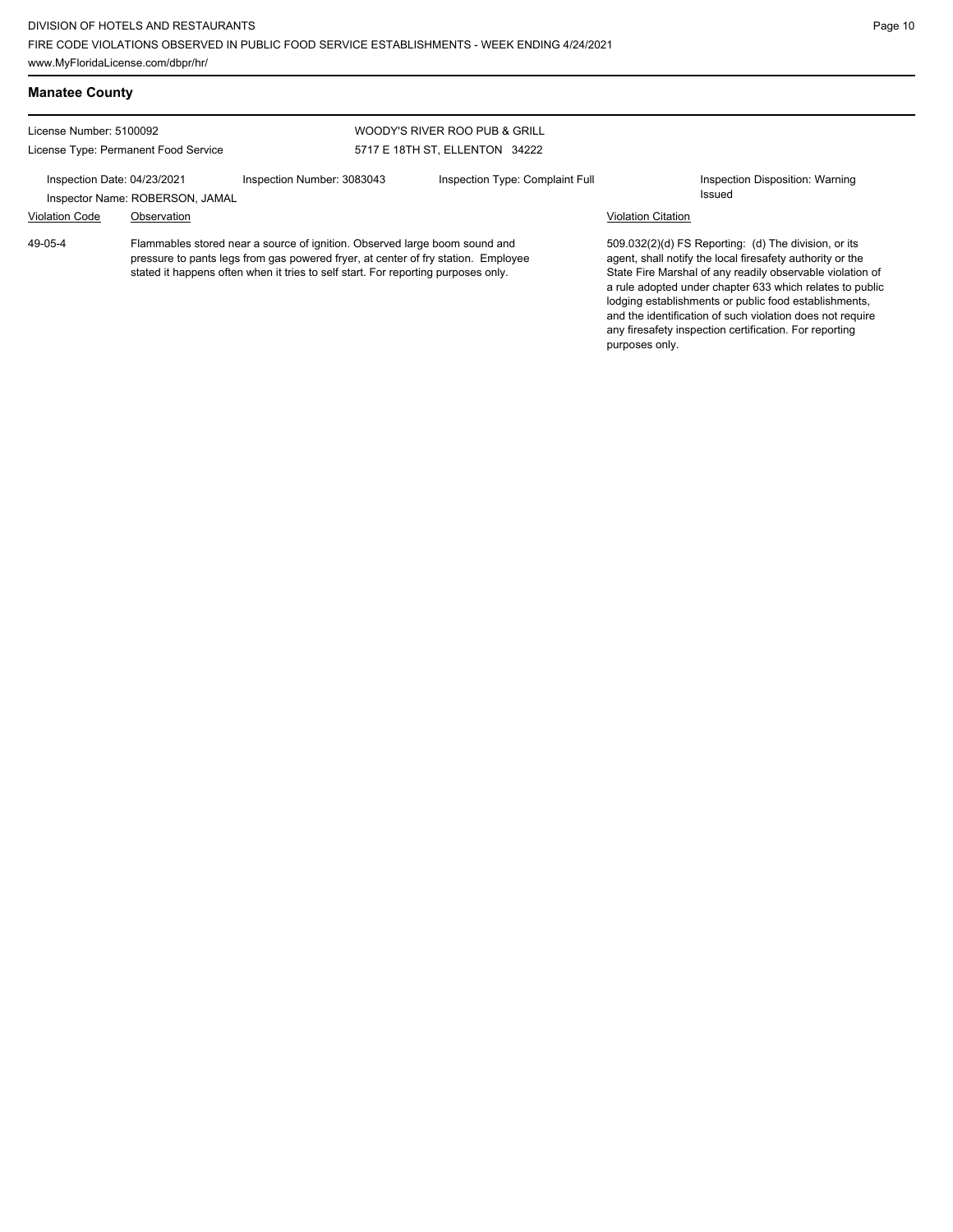| <b>Marion County</b>                                            |                                          |                                                                                                                                             |                                                                      |                                             |                                                                                                                                                                                                                                                                                                                                                                                                                            |
|-----------------------------------------------------------------|------------------------------------------|---------------------------------------------------------------------------------------------------------------------------------------------|----------------------------------------------------------------------|---------------------------------------------|----------------------------------------------------------------------------------------------------------------------------------------------------------------------------------------------------------------------------------------------------------------------------------------------------------------------------------------------------------------------------------------------------------------------------|
| License Number: 5201904<br>License Type: Permanent Food Service |                                          |                                                                                                                                             | YE OLDE SUB & PIZZA PUB<br>11223 NW WILLIAMS ST, DUNNELLON 344328340 |                                             |                                                                                                                                                                                                                                                                                                                                                                                                                            |
| Inspection Date: 04/20/2021                                     | Inspector Name: FIGUEROA-ROBLES, TATIANA | Inspection Number: 3069299                                                                                                                  | Inspection Type: Routine - Food                                      |                                             | Inspection Disposition: Administrative<br>complaint recommended                                                                                                                                                                                                                                                                                                                                                            |
| <b>Violation Code</b><br>45-02-4                                | Observation                              | Portable fire extinguisher gauge in red zone. For reporting purposes only.<br>Next to pizza oven, fire extinguisher in red zone (recharge). |                                                                      | <b>Violation Citation</b><br>purposes only. | 509.032(2)(d) FS Reporting: (d) The division, or its<br>agent, shall notify the local firesafety authority or the<br>State Fire Marshal of any readily observable violation of<br>a rule adopted under chapter 633 which relates to public<br>lodging establishments or public food establishments,<br>and the identification of such violation does not require<br>any firesafety inspection certification. For reporting |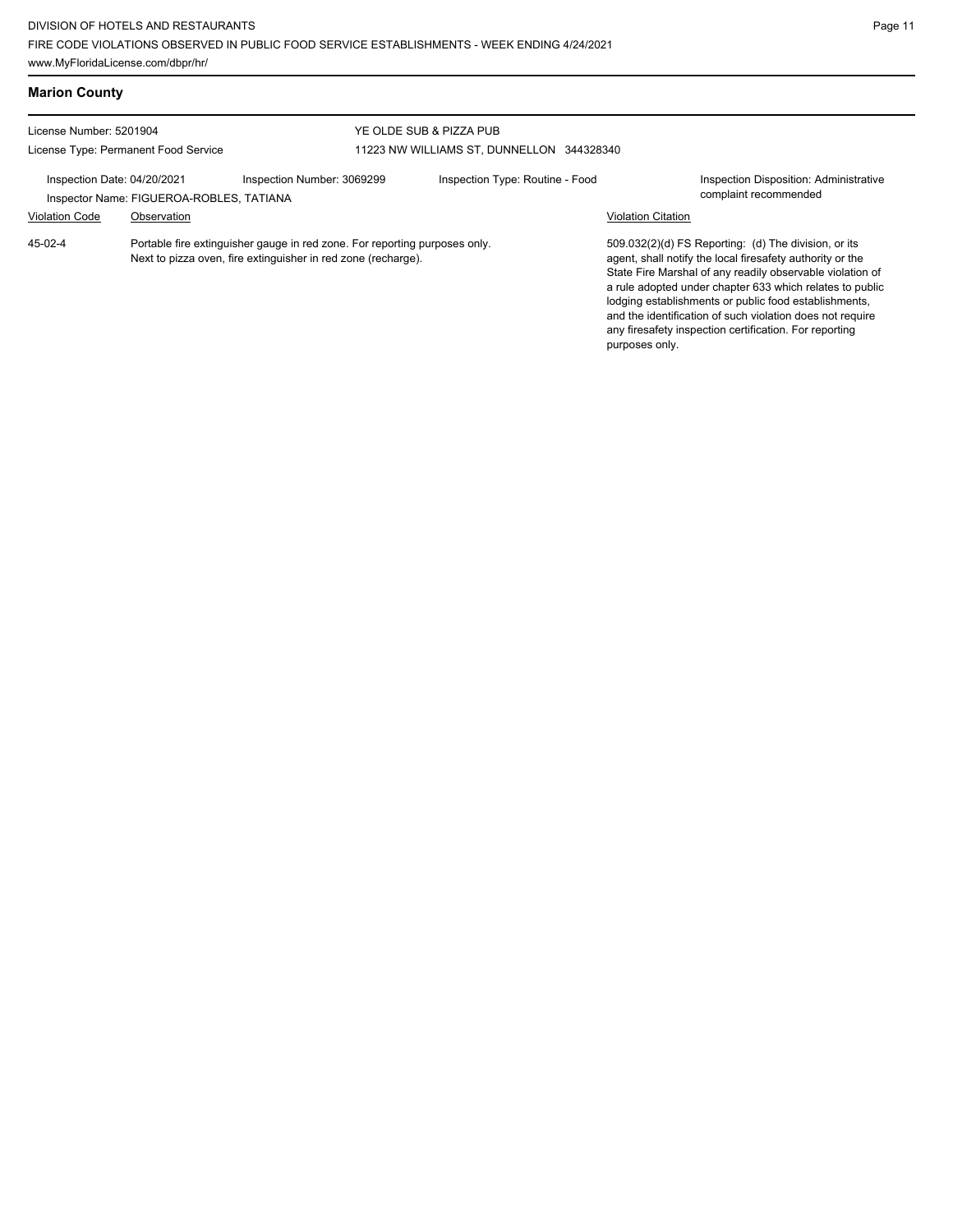| <b>Orange County</b>                                              |                                                                                                                          |                                                                                                                                                            |                                                               |                                 |                                                                                                                                                                                                                                                                                                                                                                                                                                                                                                        |
|-------------------------------------------------------------------|--------------------------------------------------------------------------------------------------------------------------|------------------------------------------------------------------------------------------------------------------------------------------------------------|---------------------------------------------------------------|---------------------------------|--------------------------------------------------------------------------------------------------------------------------------------------------------------------------------------------------------------------------------------------------------------------------------------------------------------------------------------------------------------------------------------------------------------------------------------------------------------------------------------------------------|
| License Number: 5814164                                           | License Type: Permanent Food Service                                                                                     |                                                                                                                                                            | THE ORLANDO LUTHERAN TOWERS<br>300 E CHURCH ST, ORLANDO 32801 |                                 |                                                                                                                                                                                                                                                                                                                                                                                                                                                                                                        |
| Inspection Date: 04/21/2021<br>Inspector Name: GUTTERMAN, KENNETH |                                                                                                                          | Inspection Number: 3067078                                                                                                                                 | Inspection Type: Routine - Food                               |                                 | Inspection Disposition: Inspection<br>Completed - No Further Action                                                                                                                                                                                                                                                                                                                                                                                                                                    |
| <b>Violation Code</b>                                             | Observation                                                                                                              |                                                                                                                                                            |                                                               |                                 | <b>Violation Citation</b>                                                                                                                                                                                                                                                                                                                                                                                                                                                                              |
| 48-01-5                                                           | No current insurance inspector boiler report or boiler certificate available for boiler.<br>For reporting purposes only. |                                                                                                                                                            |                                                               |                                 | 61C-1.004(9) FAC Reporting: (9) Heating and<br>ventilation - The heating and ventilation system shall be<br>kept in good repair or be installed to maintain a<br>minimum of 68 degrees Fahrenheit throughout the<br>building. The insurance inspectors boiler report is<br>required annually for power boilers and high<br>pressure/high temperature boilers and biannually for low<br>pressure steam or vapor heating boilers and shall be<br>posted in the boiler room. For reporting purposes only. |
| License Number: 5806350                                           |                                                                                                                          |                                                                                                                                                            | ANF GYRO LOCATION 3                                           |                                 |                                                                                                                                                                                                                                                                                                                                                                                                                                                                                                        |
| License Type: Permanent Food Service                              |                                                                                                                          |                                                                                                                                                            | 2420 W OAK RIDGE RD, ORLANDO 32809                            |                                 |                                                                                                                                                                                                                                                                                                                                                                                                                                                                                                        |
| Inspection Date: 04/21/2021<br>Inspector Name: PASIECKI, VICTORIA |                                                                                                                          | Inspection Number: 3070328                                                                                                                                 |                                                               | Inspection Type: Routine - Food | Inspection Disposition: Warning<br>Issued                                                                                                                                                                                                                                                                                                                                                                                                                                                              |
| <b>Violation Code</b><br>Observation                              |                                                                                                                          |                                                                                                                                                            |                                                               | Violation Citation              |                                                                                                                                                                                                                                                                                                                                                                                                                                                                                                        |
| 46-01-4                                                           | Back exit                                                                                                                | Marked exit/path to marked exit blocked. For reporting purposes only.                                                                                      |                                                               |                                 | 61C-1.004(9) FAC Reporting: (9) Means of access,<br>including entrances, halls, and stairways, must permit<br>unobstructed travel at all times and shall be clean,<br>ventilated and well-lighted day and night. Hall and stair<br>runners shall be kept in good condition. Railways, as<br>defined in 61C-1.001(23), F.A.C., shall be installed on<br>all stairways and around all porches and steps. For<br>reporting purposes only.                                                                 |
| License Number: 5814247                                           |                                                                                                                          |                                                                                                                                                            | <b>WORLD'S MAGIC INC</b>                                      |                                 |                                                                                                                                                                                                                                                                                                                                                                                                                                                                                                        |
|                                                                   | License Type: Permanent Food Service                                                                                     | 7044 INTERNATIONAL DR, ORLANDO 32819                                                                                                                       |                                                               |                                 |                                                                                                                                                                                                                                                                                                                                                                                                                                                                                                        |
| Inspection Date: 04/23/2021<br>Inspector Name: MANTI, KATHRYN     |                                                                                                                          | Inspection Number: 3074182                                                                                                                                 |                                                               | Inspection Type: Routine - Food | Inspection Disposition: Inspection<br>Completed - No Further Action                                                                                                                                                                                                                                                                                                                                                                                                                                    |
| <b>Violation Code</b>                                             | Observation                                                                                                              |                                                                                                                                                            |                                                               |                                 | <b>Violation Citation</b>                                                                                                                                                                                                                                                                                                                                                                                                                                                                              |
| 45-05-4<br>On-Site**                                              |                                                                                                                          | Portable fire extinguisher missing from its designated location. For reporting<br>purposes only. K class extinguisher on floor under hand sink **Corrected |                                                               |                                 | 509.032(2)(d) FS Reporting: (d) The division, or its<br>agent, shall notify the local firesafety authority or the<br>State Fire Marshal of any readily observable violation of<br>a rule adopted under chapter 633 which relates to public<br>lodging establishments or public food establishments,<br>and the identification of such violation does not require<br>any firesafety inspection certification. For reporting<br>purposes only.                                                           |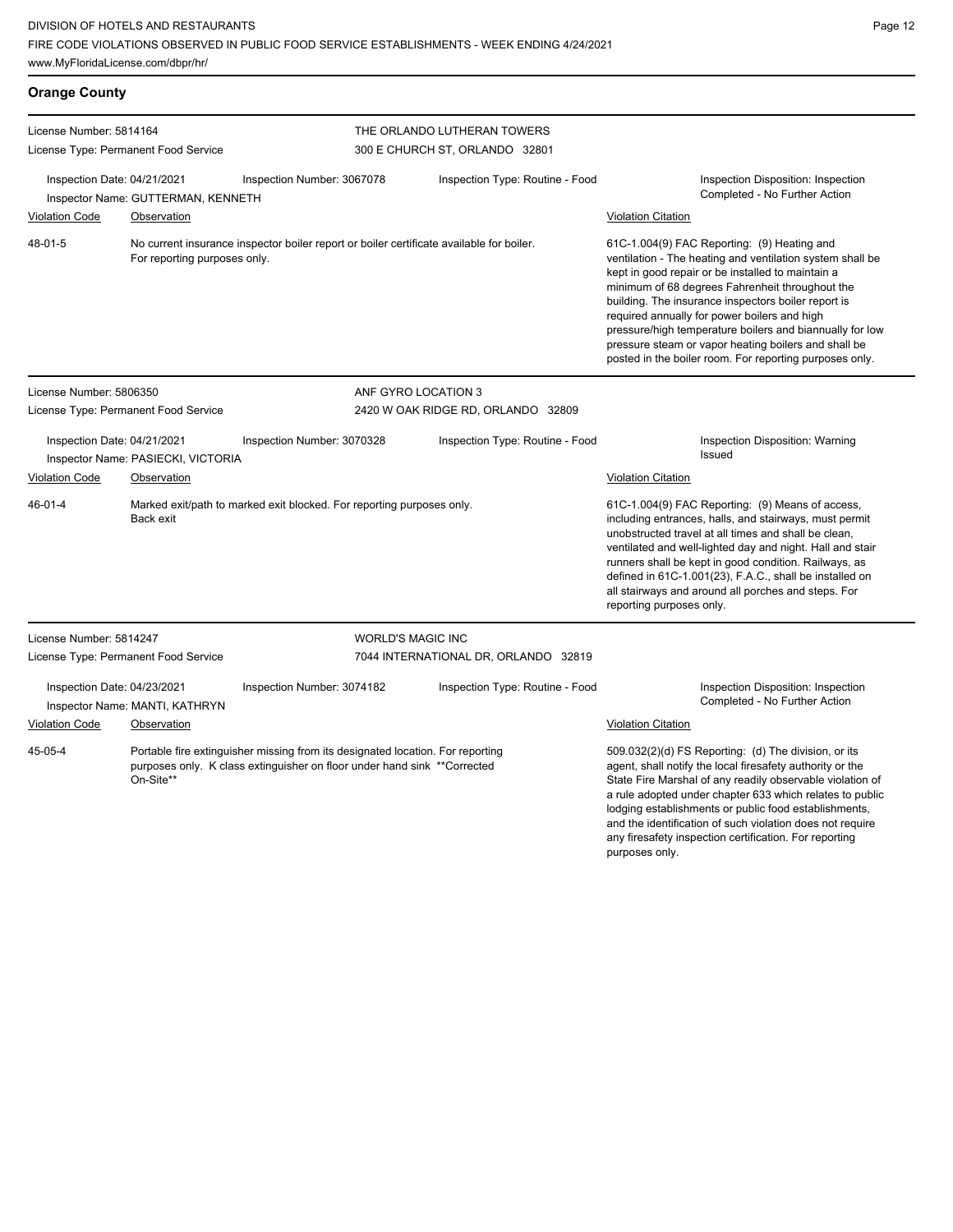| <b>Orange County</b>                                                                                                                                                  |                                                                                                                                                                                                                                                         |                            |                                                                                                                                                                                                                                                                                                                                                                                                                                              |                                                                                                                                                                                                                                                                                                                                                                                                                                              |
|-----------------------------------------------------------------------------------------------------------------------------------------------------------------------|---------------------------------------------------------------------------------------------------------------------------------------------------------------------------------------------------------------------------------------------------------|----------------------------|----------------------------------------------------------------------------------------------------------------------------------------------------------------------------------------------------------------------------------------------------------------------------------------------------------------------------------------------------------------------------------------------------------------------------------------------|----------------------------------------------------------------------------------------------------------------------------------------------------------------------------------------------------------------------------------------------------------------------------------------------------------------------------------------------------------------------------------------------------------------------------------------------|
| License Number: 5813431                                                                                                                                               |                                                                                                                                                                                                                                                         | AL'S PIZZA 2               |                                                                                                                                                                                                                                                                                                                                                                                                                                              |                                                                                                                                                                                                                                                                                                                                                                                                                                              |
|                                                                                                                                                                       | License Type: Permanent Food Service                                                                                                                                                                                                                    |                            | 11757 S ORANGE BLOSSOM TRL, ORLANDO 32837                                                                                                                                                                                                                                                                                                                                                                                                    |                                                                                                                                                                                                                                                                                                                                                                                                                                              |
| Inspection Date: 04/21/2021<br>Inspector Name: BACHOO, SAVITRI                                                                                                        |                                                                                                                                                                                                                                                         | Inspection Number: 3075860 | Inspection Type: Routine - Food                                                                                                                                                                                                                                                                                                                                                                                                              | Inspection Disposition: Call Back -<br>Extension given, pending                                                                                                                                                                                                                                                                                                                                                                              |
| <b>Violation Code</b>                                                                                                                                                 | Observation                                                                                                                                                                                                                                             |                            |                                                                                                                                                                                                                                                                                                                                                                                                                                              | <b>Violation Citation</b>                                                                                                                                                                                                                                                                                                                                                                                                                    |
| 45-04-4                                                                                                                                                               | - From initial inspection : Use of cooking equipment producing grease laden<br>vapors/smoke with no hood suppression system installed. Notified Fire AHJ. For<br>reporting purposes only. - From follow-up inspection 2021-04-21: ** Time<br>Extended** |                            | 509.032(2)(d) FS Reporting: (d) The division, or its<br>agent, shall notify the local firesafety authority or the<br>State Fire Marshal of any readily observable violation of<br>a rule adopted under chapter 633 which relates to public<br>lodging establishments or public food establishments,<br>and the identification of such violation does not require<br>any firesafety inspection certification. For reporting<br>purposes only. |                                                                                                                                                                                                                                                                                                                                                                                                                                              |
| 45-04-4<br>Use of cooking equipment producing grease laden vapors/smoke with no hood<br>suppression system installed. Notified Fire AHJ. For reporting purposes only. |                                                                                                                                                                                                                                                         |                            |                                                                                                                                                                                                                                                                                                                                                                                                                                              | 509.032(2)(d) FS Reporting: (d) The division, or its<br>agent, shall notify the local firesafety authority or the<br>State Fire Marshal of any readily observable violation of<br>a rule adopted under chapter 633 which relates to public<br>lodging establishments or public food establishments,<br>and the identification of such violation does not require<br>any firesafety inspection certification. For reporting<br>purposes only. |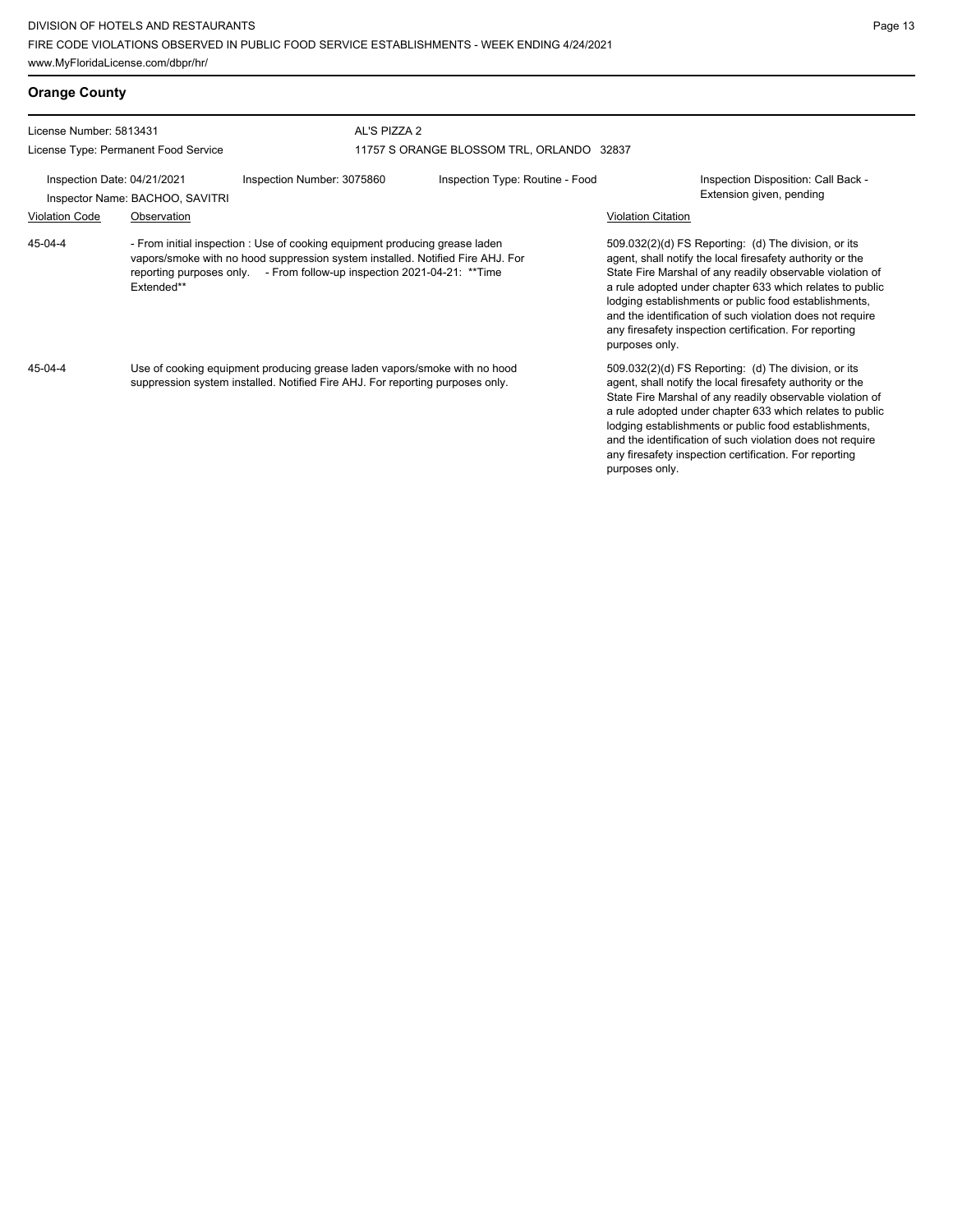| <b>Osceola County</b>                                                                                                                                                   |  |                                                                                                                                    |                                                               |                           |                                                                                                                                                                                                                                                                                                                                                                                                                            |
|-------------------------------------------------------------------------------------------------------------------------------------------------------------------------|--|------------------------------------------------------------------------------------------------------------------------------------|---------------------------------------------------------------|---------------------------|----------------------------------------------------------------------------------------------------------------------------------------------------------------------------------------------------------------------------------------------------------------------------------------------------------------------------------------------------------------------------------------------------------------------------|
| License Number: 5911120<br>License Type: Permanent Food Service<br>Inspection Date: 04/19/2021<br>Inspector Name: DAVIS, DIANNA<br><b>Violation Code</b><br>Observation |  |                                                                                                                                    | ANTOJOS BORICUAS II<br>2914 PLEASANT HILL RD, KISSIMMEE 34746 |                           |                                                                                                                                                                                                                                                                                                                                                                                                                            |
|                                                                                                                                                                         |  | Inspection Number: 3067008                                                                                                         | Inspection Type: Routine - Food                               | <b>Violation Citation</b> | Inspection Disposition: Inspection<br>Completed - No Further Action                                                                                                                                                                                                                                                                                                                                                        |
| 48-04-4                                                                                                                                                                 |  | Propane tank (larger than 2.7 lb. water capacity/1 lb. gas capacity) located inside<br>of the building. 25x tank at restroom door. |                                                               | purposes only.            | 509.032(2)(d) FS Reporting: (d) The division, or its<br>agent, shall notify the local firesafety authority or the<br>State Fire Marshal of any readily observable violation of<br>a rule adopted under chapter 633 which relates to public<br>lodging establishments or public food establishments,<br>and the identification of such violation does not require<br>any firesafety inspection certification. For reporting |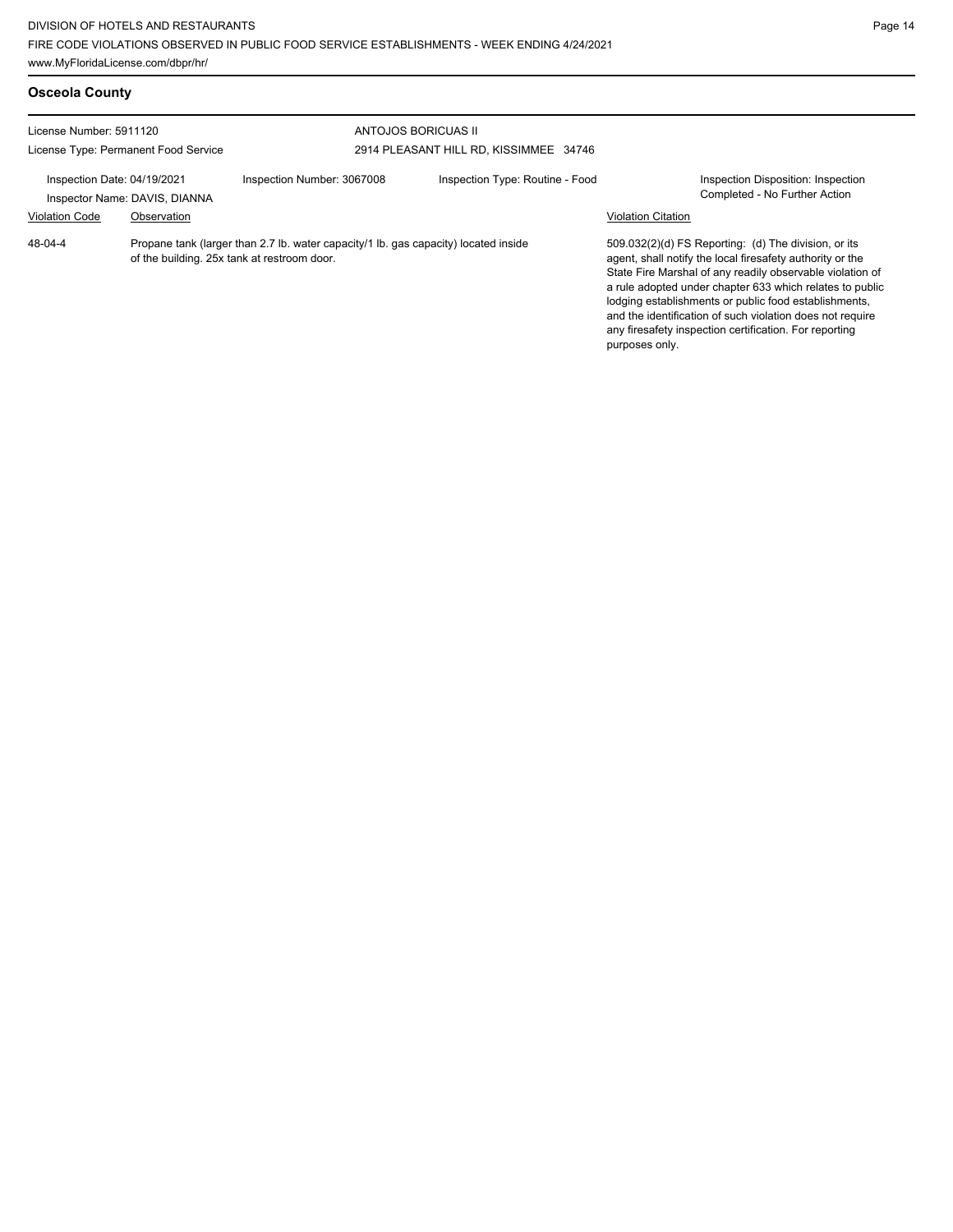and the identification of such violation does not require any firesafety inspection certification. For reporting

| <b>Pinellas County</b>                                                                                                                          |                                                                          |                                                                                                                                  |                                              |                                                                                                                                                                                                                                                                                                                                                                                                                                              |  |  |  |  |
|-------------------------------------------------------------------------------------------------------------------------------------------------|--------------------------------------------------------------------------|----------------------------------------------------------------------------------------------------------------------------------|----------------------------------------------|----------------------------------------------------------------------------------------------------------------------------------------------------------------------------------------------------------------------------------------------------------------------------------------------------------------------------------------------------------------------------------------------------------------------------------------------|--|--|--|--|
| License Number: 6217803<br>License Type: Permanent Food Service                                                                                 |                                                                          | DR. BBQ                                                                                                                          | 1101 1ST AVE SOUTH, ST PETERSBURG 33705      |                                                                                                                                                                                                                                                                                                                                                                                                                                              |  |  |  |  |
| Inspection Date: 04/21/2021<br>Inspector Name: WILMOT, TASHARA                                                                                  |                                                                          | Inspection Number: 3074055                                                                                                       | Inspection Type: Routine - Food              | Inspection Disposition: Call Back -<br>Admin. complaint recommended                                                                                                                                                                                                                                                                                                                                                                          |  |  |  |  |
| <b>Violation Code</b>                                                                                                                           | Observation                                                              |                                                                                                                                  |                                              | <b>Violation Citation</b>                                                                                                                                                                                                                                                                                                                                                                                                                    |  |  |  |  |
| 45-02-4                                                                                                                                         | reporting purposes only.<br>-fire extinguisher in bar area<br>Extended** | - From initial inspection : Portable fire extinguisher gauge in red zone. For<br>- From follow-up inspection 2021-04-21: ** Time |                                              | 509.032(2)(d) FS Reporting: (d) The division, or its<br>agent, shall notify the local firesafety authority or the<br>State Fire Marshal of any readily observable violation of<br>a rule adopted under chapter 633 which relates to public<br>lodging establishments or public food establishments,<br>and the identification of such violation does not require<br>any firesafety inspection certification. For reporting<br>purposes only. |  |  |  |  |
| License Number: 6217165                                                                                                                         |                                                                          | <b>SHLOMO SUBS LLC</b>                                                                                                           |                                              |                                                                                                                                                                                                                                                                                                                                                                                                                                              |  |  |  |  |
| License Type: Permanent Food Service                                                                                                            |                                                                          |                                                                                                                                  | 2706 ALTERNATE 19 STE 108, PALM HARBOR 34683 |                                                                                                                                                                                                                                                                                                                                                                                                                                              |  |  |  |  |
| Inspection Date: 04/22/2021                                                                                                                     | Inspector Name: DODGE, DAVID                                             | Inspection Number: 3083068                                                                                                       | Inspection Type: Complaint Full              | Inspection Disposition: Administrative<br>complaint recommended                                                                                                                                                                                                                                                                                                                                                                              |  |  |  |  |
| <b>Violation Code</b>                                                                                                                           | Observation                                                              |                                                                                                                                  |                                              | <b>Violation Citation</b>                                                                                                                                                                                                                                                                                                                                                                                                                    |  |  |  |  |
| Flammables stored near a source of ignition. For reporting purposes only. 2 Gas<br>49-05-4<br>powered motor vehicles parked in the dining room. |                                                                          |                                                                                                                                  |                                              | 509.032(2)(d) FS Reporting: (d) The division, or its<br>agent, shall notify the local firesafety authority or the<br>State Fire Marshal of any readily observable violation of<br>a rule adopted under chapter 633 which relates to public<br>lodging establishments or public food establishments,                                                                                                                                          |  |  |  |  |